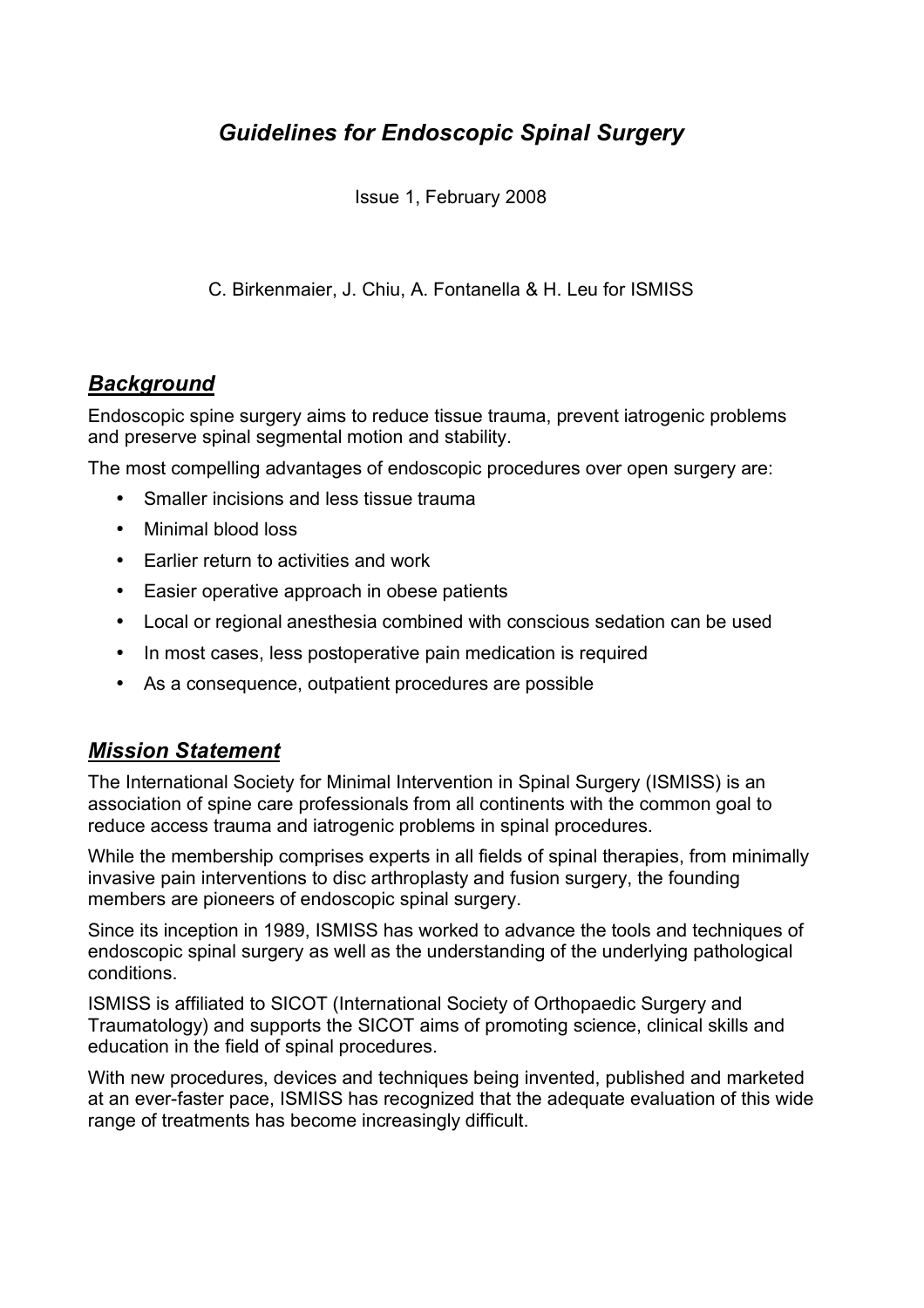In order to offer some orientation for spine care professionals aiming to base their clinical practice on the best available knowledge, ISMISS has begun to develop nonbinding guidelines for a variety of minimally invasive spinal procedures.

These guidelines are based on thorough evaluations of the available literature and the cumulated expertise of select ISMISS members worldwide, who are considered experts in their respective fields.

The focus of this first issue of ISMISS guidelines is endoscopic spinal surgery.

## *Disclaimer*

The field of endoscopic spinal surgery is still young and rapidly evolving.

As a consequence, experience and views may differ significantly between cultures, world regions and individual surgeons.

We therefore claim neither completeness nor exclusiveness of these guidelines.

This is a work in process and regular updates will follow as new techniques and technologies are being introduced, studied and evaluated.

We have set biannual update intervals, but earlier updates may be issued as needed.

You are encouraged to join the effort and to communicate your clinical experience or research to us, using the contact at the end of this document.

### *Gold Standards*

The majority of endoscopic spinal procedures is concerned with the surgical treatment of lumbar and cervical disc herniations, for which microsurgical intervention using an operating microscope currently is the gold standard when conservative treatment fails or when it is not indicated.

Microsurgical microscopic disc surgery, also termed "microdiscectomy" therefore has to be the reference to which endoscopic disc surgery is compared.

For many other conditions, such as spinal canal stenosis or painful degenerative disc disease, no undisputed gold standard treatment has yet been established.

In either case, the technical advancements of endoscopic spinal surgery need to maintain patient safety as the core issue.

As a direct consequence, all endoscopic spinal procedures aiming to improve patient comfort and to reduce invasivity need do so while not increasing complication rates and risk profiles, when compared to the traditional procedures for the same indication.

### *Indications*

Endoscopic strategies have been and are being employed predominantly for the treatment of the following conditions:

- 1. Lumbar**,** thoracic and cervical disc herniations with radicular symptoms
- 2. Lateral spinal canal (recess) and foraminal stenoses with radicular symptoms
- 3. Degenerative facet joint cysts with radicular symptoms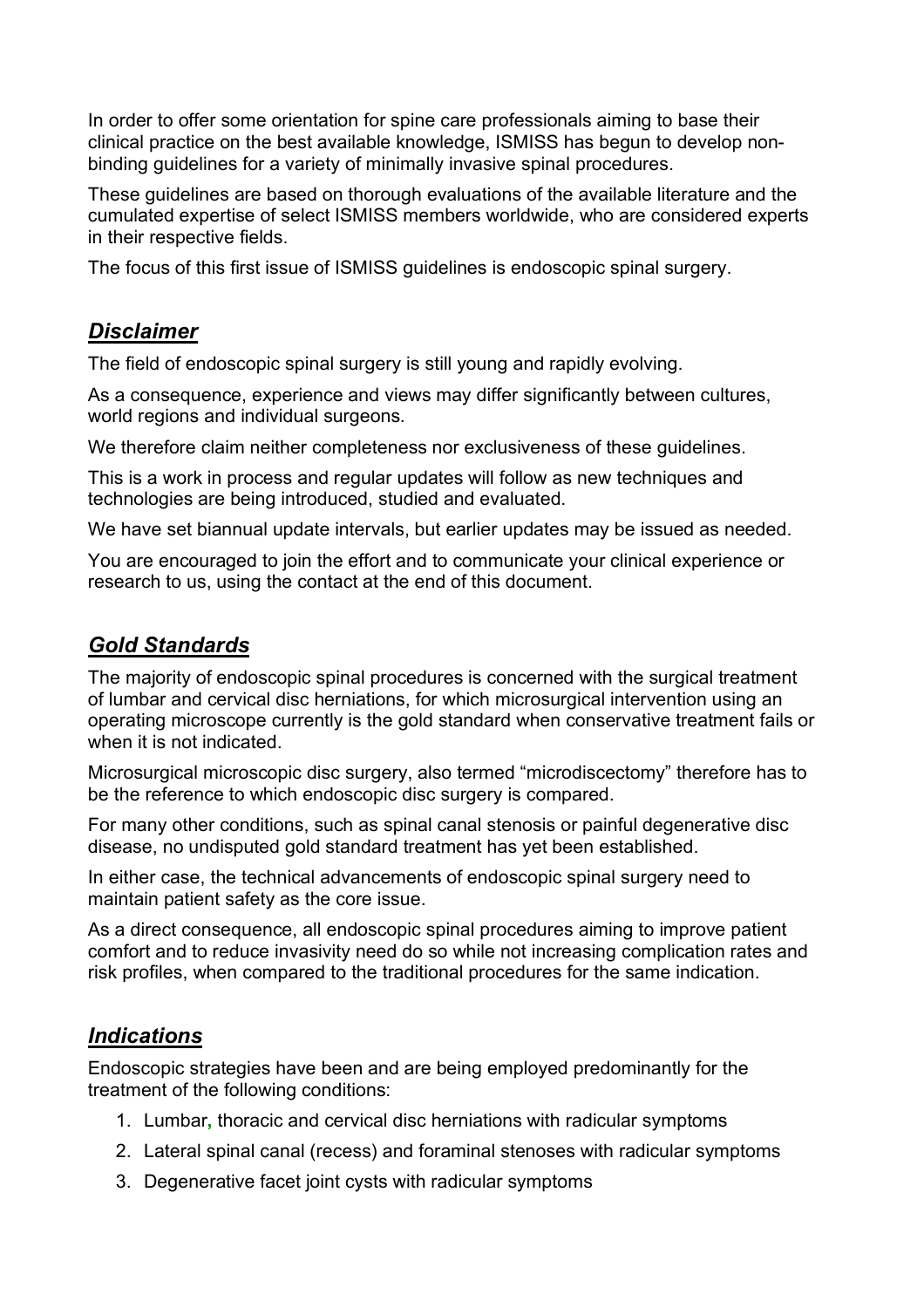# *Contraindications*

Clinically relevant instabilities

Central spinal canal stenosis

Relative contraindication: Large disc herniations with cauda equina syndrome or a fresh motor deficit. With the exception of cases with large interlaminar windows and good interlaminar endoscopic access, adequate decompression may not be possible.

# *Diagnostic Standards For Establishing An Indication*

With each of the above-mentioned conditions, a clear clinical picture complemented by the patient history and a thorough physical and neurological examination is the minimum standard.

Given the prevalence of degenerative changes seen on radiographs and magnetic resonance imaging (MRI) in asymptomatic individuals, imaging studies alone can be extremely misleading when the pathological findings on such studies are not clearly matched to specific clinical symptoms.

With cervical as well as with lumbar spinal pain syndromes, the clinical examination needs to also cover the shoulder girdle and the upper extremity or the pelvis, the sacroiliac joint and the hip joints, respectively.

It is not rare, that painful conditions in these adjacent regions mimic symptoms caused by spinal conditions.

In equivocal situations, we advocate the use of fluoroscopy-guided, contrast-enhanced diagnostic injections in order to ascertain a diagnosis that is amenable to endoscopic spinal surgery.

Adequate and recent imaging studies are required (see below) and an up-to-date spinal MRI or computed tomography (CT) wherever MRI is not an option no older than 3 months should be available for surgery.

In cases with changing symptoms, a repeat study prior to surgery is recommended.

Supplemental neurophysiologic studies (electromyography, neurography, etc.) may be helpful if the diagnosis of a monoradicular lesion is still uncertain based on patient history, clinical examination and imaging studies.

# *Considerations For Imaging Studies*

#### **Plain Radiographs**

Plain radiographs in 2 planes and performed in the upright position are still considered a standard for 2 reasons:

On the one hand, they allow for a quick assessment of spinal alignment, osseous integrity and potential instabilities.

On the other hand, they will permit for the detection of transitional vertebrae in situations where radicular symptoms do not match the level of an affected disc in MRI or CT.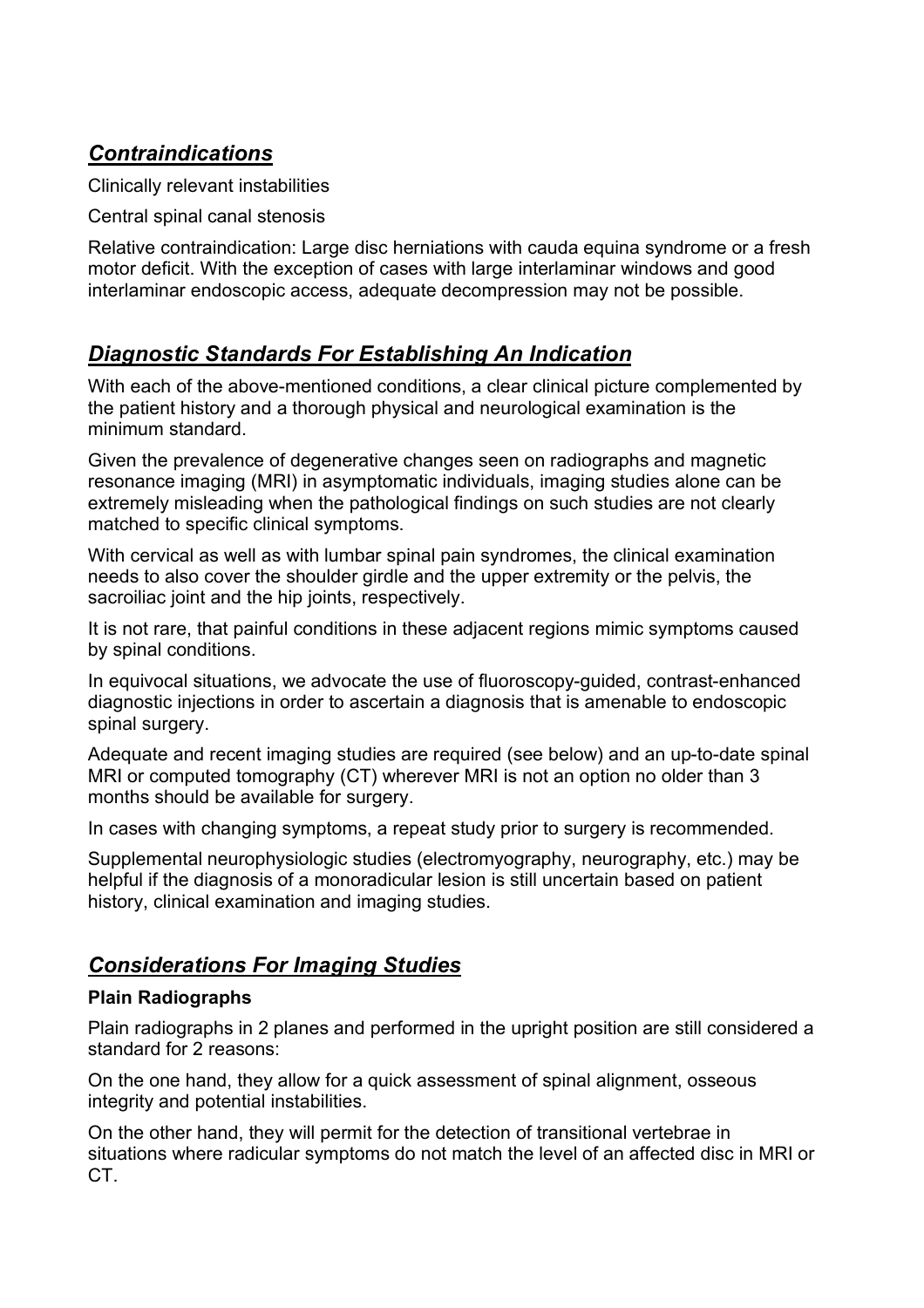With suspected or demonstrated instabilities, functional radiographs may also be required.

In select cases, functional myelography may still be an extremely valuable study, even today (see below).

#### **Computed Tomography (CT)**

While MRI has largely replaced CT for the imaging of soft tissues and the detection of edema, infection, cysts and other fluid-related conditions, there are some diagnostic situations where CT still is of importance.

Other than MRI, it allows for the reconstruction of alternative and also of non-standard planes from the original data set, which may be of help in assessing foraminal situations.

Many foraminal problems are based on osseous structures, which frequently cannot be adequately visualized by the resolutions currently available with MRI.

This is especially apparent in the cervical spine.

Whenever an MRI cannot be performed, post-myelography CT is an extremely valuable imaging study with a resolution that is superior to MRI.

For cervical problems, filling from a lumbar puncture using hyperbaric contrast is an alternative option to suboccipital puncture.

#### **Magnetic Resonance Imaging (MRI)**

Most modern magnets will yield images that give very good detail when it comes to disc tissue, ligaments, fluids, neural structures and structural fat, depending on the selected sequences.

However, sagittal sequences frequently are not being performed far enough beyond the foramina in order to visualize extraforaminal disc sequestrations.

In combination with axial images that have not been acquired exactly parallel to the affected disc level, this may result in extraforaminal sequestrations to be overlooked.

With the exception of very few centers where functional MRI is available, CT and MRI are performed in a supine or sometimes in a prone position with no axial load and with no positional effects acting upon the spine.

In some cases, as an effect of body weight, instability and postural effects, the situation in an upright position may look considerably different than in the CT or the MRI that was performed in a supine position.

Whenever this is suspected, a standard myelogram with functional views and a subsequent post-myelography CT is a good option.

The alternative of functional MRI seems promising in the future. For now, some limits of position-tolerance in pain-afflicted patients may introduce artifacts and hence adversely affect image quality.

### *Anesthesia*

While many surgeons will prefer general anesthesia as for the traditional techniques, local anesthesia with or without conscious sedation is an option for most endoscopic approaches.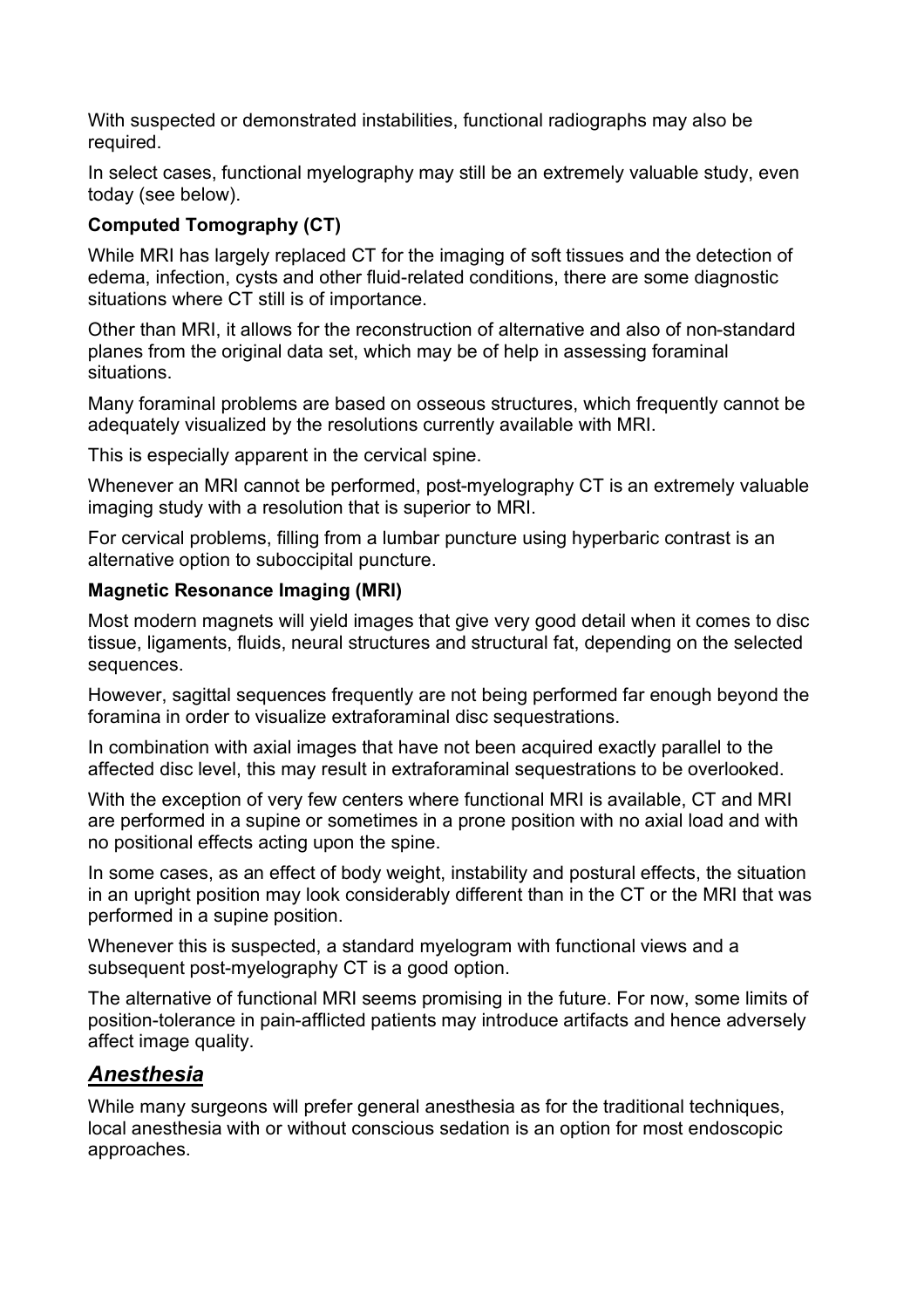However, one consideration should be that in a patient in the prone position, a conversion from local to general anesthesia would require complete abandoning of the procedure, endotracheal intubation, repositioning and renewed preparation of the operative field.

Especially with cervical procedures, unconscious head and neck movement are difficult to control and may incur additional risks.

### *Endoscopic Approaches To The Lumbar Spine*

### **Anatomical And Technical Considerations**

Endoscopic spine surgery utilizes dilatation technology to create the surgical access through the soft tissue (including skin, subcutaneous fat and muscle/fascia) instead of cutting in order to minimize tissue trauma.

Beyond the reduced access trauma, the main difference between the endoscopic and the microsurgical microscopic techniques are 2-dimensional versus 3 dimensional vision and an angulated, close-up perspective versus a straight but remote optical perspective

A number of instrument sets for endoscopic spine surgery are available on the market and they vary considerably in their technical specifications as well as in the indications they are designed for.

It is each individual surgeon's responsibility to ascertain that she or he is using an instrument set that is well suited for the procedure that it is being used for.

While an endoscopic approach to the spine reduces the (visible) trauma of the surgical approach, this minimal invasiveness comes at a price – reduced and two-dimensional visibility in and limited expandability of the surgical field.

The approach and the trajectory chosen in combination with the local anatomy to a large extent define the entry into the spinal canal or the foramen.

These anatomical limitations are mostly caused by osseous structures such as the facet joints, the pedicles and the laminae, but also by the exiting nerve root for foraminal approaches and the vertebral arteries for cervical approaches.

Together with the characteristics of the optical system (angle of view, magnification, etc.), the size of the working channel and the tools available, this imparts clear limitations as to which places can be viewed and which lesions can be treated safely.

There are burrs, trephines and rongeurs available that allow for the endoscopic resection of bone in order to expand the operative field and to enlarge access.

However, whenever repositioning of instruments through additional access portals, blind reaming with trephines and excessive bony resection is necessary, the advantages of the minimally invasive procedure over a traditional microsurgical approach are reduced and in some cases may even turn into a disadvantage.

A clear surgical strategy and precise targeting therefore are essential.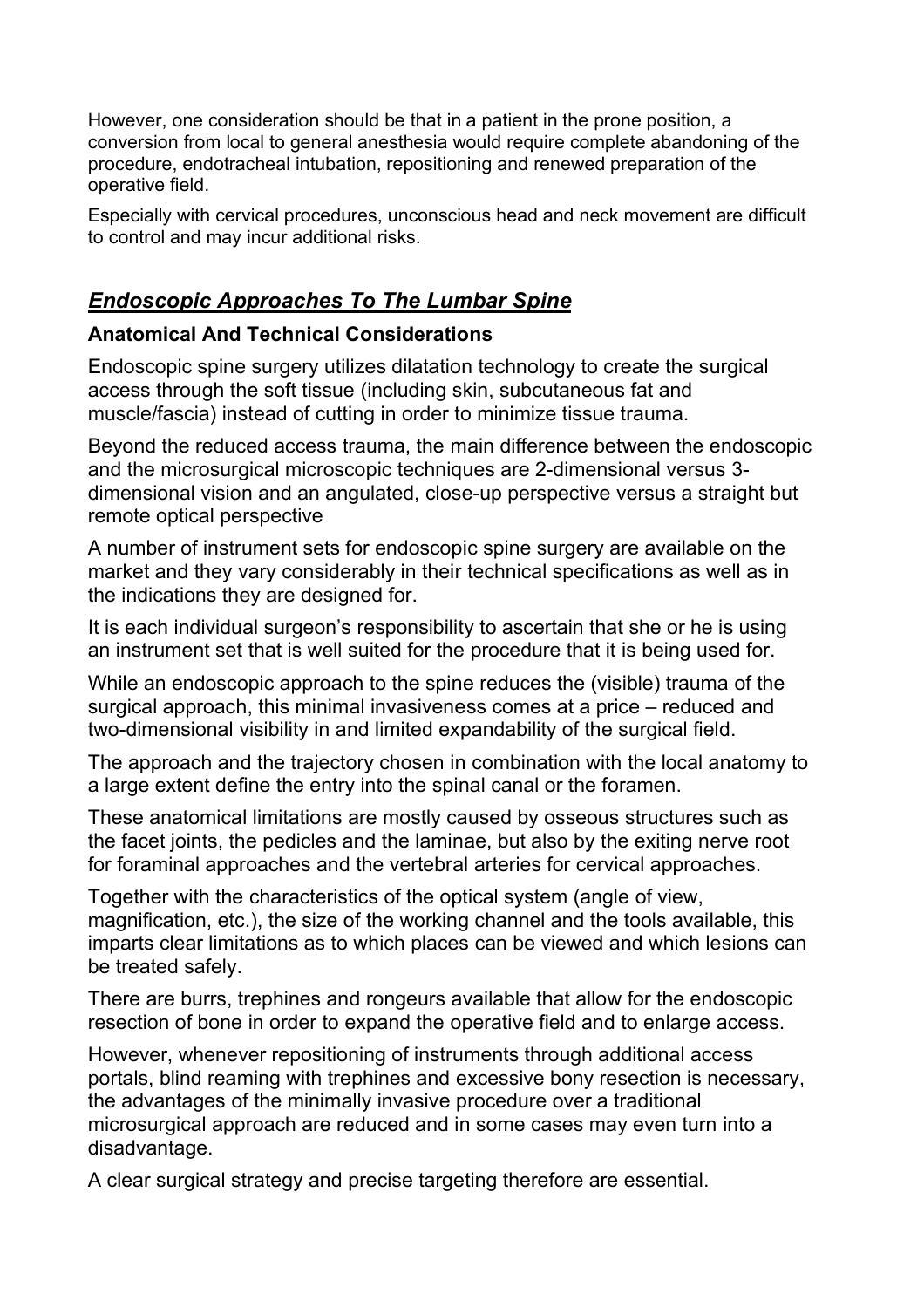Biplanar fluoroscopy for accurate planning of the approach and for intraoperative control and documentation of instrument position is a prerequisite.

When, as it is often the case, tissue modulation technologies such as laser and radiofrequency bipolar devices are utilized in endoscopic spinal surgery, these devices and their potential complications need to be fully understood.

#### **Interlaminar Approach**

This approach is very similar to the traditional microsurgical approach.

The spinal canal is entered by means of a limited flavotomy and the risks of damaging the dura or neural structures are similar to the microsurgical approach.

Depending on the angle of entry into the interlaminar window in the sagittal plane and the level treated, it may be easy or difficult to actually reach the posterior aspect of the disc.

The interpedicular region is very difficult to reach if at all, as is the contralateral side of the ventral epidural space.

Whenever the interlaminar window is very small, this approach may not be feasible without resection of the laminar edge and/or the medial aspect of the facet joint, especially with some of the more modern endoscopes that have a larger working channel, but also a larger outer diameter.

One clear advantage is the easy convertibility to an open approach.

### **Posterolateral Approach**

This is the best-known foraminal approach to the lumbar spine and it can be used for foraminal and extraforaminal disc herniations as well as for intradiscal procedures.

It uses an angle of about 60 degrees to the sagittal plane and approaches the foramen at the disc level.

It can be performed with the patient in a prone or in a lateral decubitus position.

The main intraoperative risks are damage to the exiting nerve root (especially when there is advanced loss of disc height) and to blood vessels.

Especially in patients with short pedicles and even without the presence of osteophytes at the facet joint, reaming of the lateral aspect of the superior articular process is often required in order to achieve adequate access.

The ventral epidural space can only be reached in its lateral aspect.

# **Far Or Extreme Lateral Approach**

This approach is a more recent development and has largely been pioneered by Ruetten.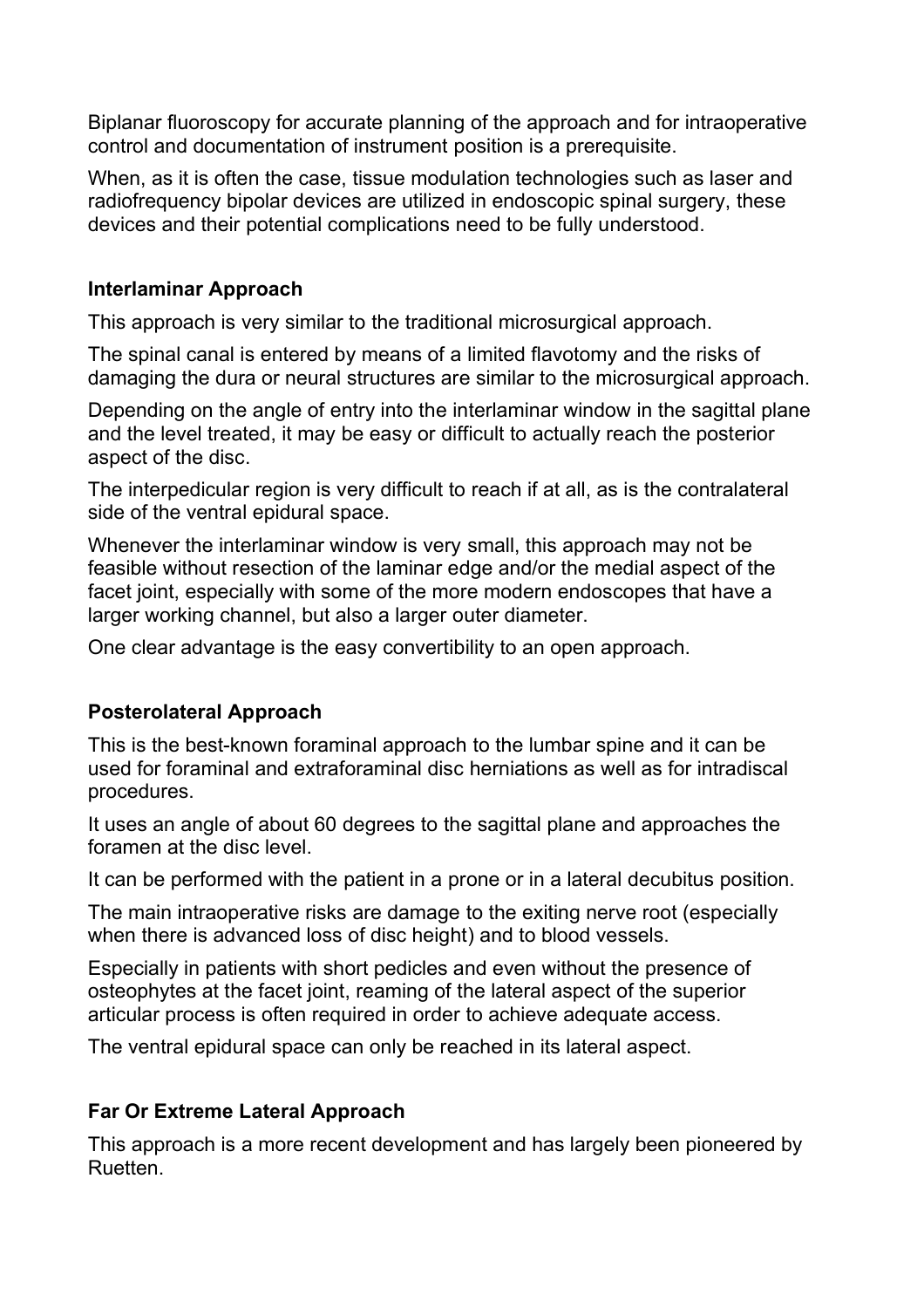Using this approach, the ventral epidural space with the exception of the interpedicular area can be reached in addition to the foraminal and the extraforaminal areas.

It approaches the foramen at an angle of slightly less than 90 degrees to the sagittal plane, penetrating the skin at about the level of the facet joints in the coronal plane and requires a prone position.

Because of that, there is less interference with the facet joint than with the posterolateral approach, but short pedicles and a large bulging disc can still make the access to the ventral epidural space difficult.

The operative risks are much the same as with the posterolateral approach with a higher risk of injury to the dura and the added risk of injury to retroperitoneal organs at the upper lumbar levels.

The retroperitoneal anatomy at the level of interest therefore needs to be looked at by means of CT or MRI prior to performing this approach at higher lumbar levels.

# *Endoscopic Approaches To The Cervical Spine*

### **Anterior Approach**

The anterior approach is very similar to the traditional microsurgical approach with the neurovascular sheath being positioned lateral to the working channel and the visceral structures medial to the working channel.

The tip of the working sleeve is positioned against the anterior longitudinal ligament and the edge of the anterior part of the adjacent vertebral bodies.

Other than with traditional microsurgery, the disc space can then be passed without performing a discectomy.

Herniectomy and when required removal of osteophytes is achieved by using a wide range of special instruments including burrs, trephines, microresectors, various types of forceps, drills, hooks and bipolar microelectrodes.

By means of this approach, the foraminal areas and the spinal canal, but not the interpedicular space can be reached with excellent control of the operating field.

More so than in the other segments of the spine, the anterior endoscopic approach facilitates the effective anatomical decompression of the spinal canal and/or the nerve roots (plus in select cases even the vertebral artery) without the requirement to replace the disc by means of a fusion or an arthroplasty.

In general, there is no need for a drain or for postoperative immobilization.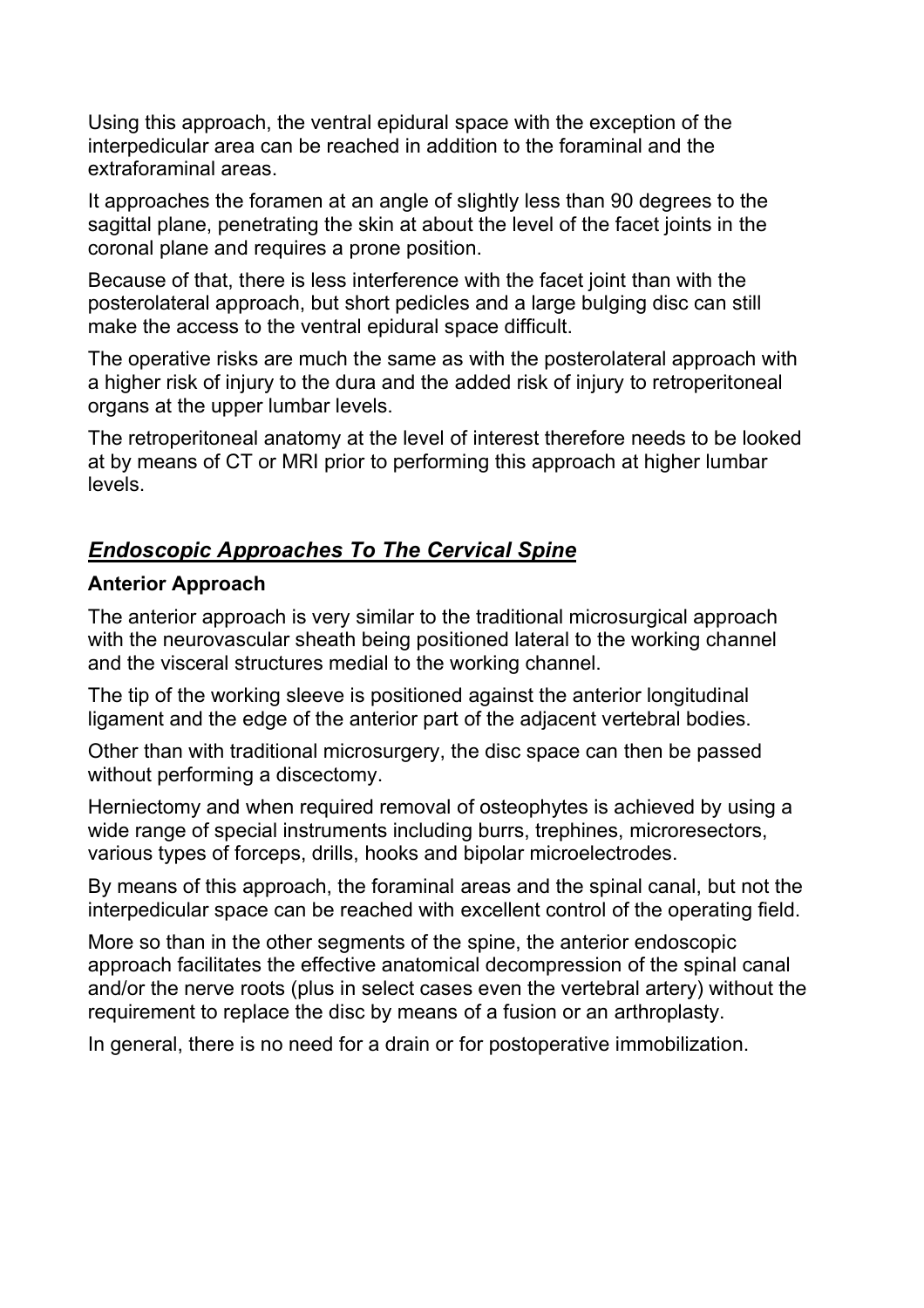#### **Posterior Approach**

The posterior approach is of advantage in cases of a central spinal canal stenosis primarily caused by posterior structures (primarily ligamentum flavum or a recessed laminar edge) or in cases of far lateral disc herniations.

The approach and the surgical technique are similar to traditional surgery, but it is performed by using a working tube of varying diameter and the typical endoscopic instruments mentioned for the anterior approach.

## *Complications*

Minimally invasive surgery does not necessarily imply minimal complications and the learning curve for endoscopic spinal surgery tends to be flatter and longer than for traditional approaches.

Dural tears, nerve root damage, bleeding and infection, operating on the wrong level or on the wrong side are as real with endoscopic techniques as they are with open techniques.

With thoracic approaches, pneumothorax is also a possibility.

In addition, some injuries may be underestimated or even go unnoticed, such as a dural tear under the low-pressure irrigation of an endoscopic system.

Meticulous selection of suitable cases, careful surgical technique, perioperative singleshot antibiotics (1) and careful postoperative follow-up are therefore strongly recommended when a surgeon begins to perform endoscopic spinal surgery.

When complications occur, they need to be addressed in the same way as with open surgery and, if required, by conversion to an open technique.

# *Surgeon Qualification*

Only surgeons who have sufficient experience with the traditional techniques for each respective indication should begin performing endoscopic procedures.

One the one hand, such experience is required for being able to manage potential complications in an adequate fashion.

On the other hand, surgeons experienced in both techniques will be able to appropriately decide in which individual cases an open approach might be better and safer than an endoscopic approach and vice versa.

Adequate training in endoscopic techniques and technical versatility with the instruments to be used need to be acquired prior to performing such procedures in a clinical situation.

# *Evidence*

A recent update of the Cochrane Collaboration's systematic review on surgical interventions for lumbar disc prolapse found that surgical discectomy (open and microsurgical) for carefully selected patients with sciatica provides faster pain relief than conservative treatment (2).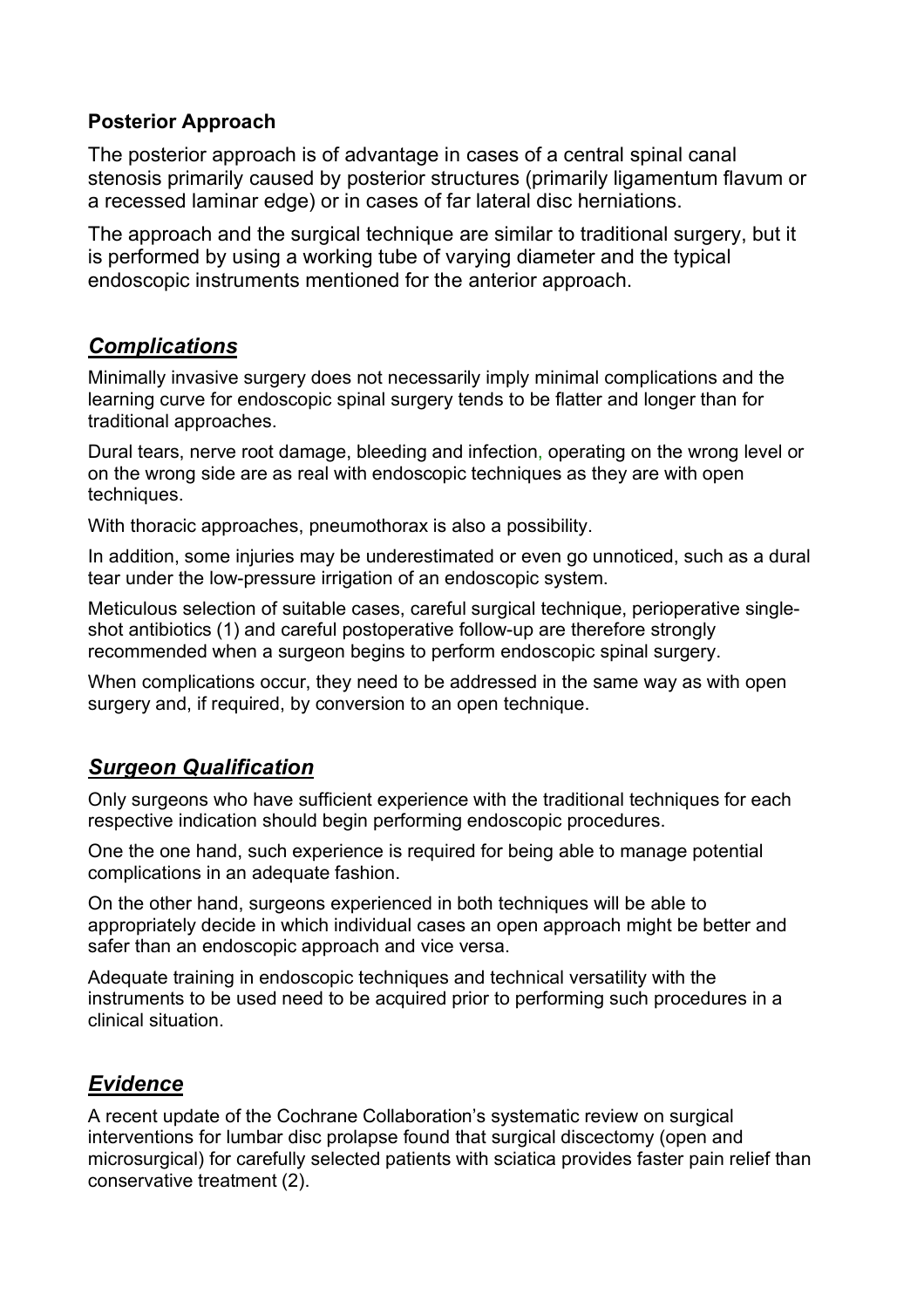The same review also states that there is insufficient evidence on all forms of percutaneous discectomy to draw firm conclusions (with the exception of chemonucleolysis).

A systematic review by Maroon concludes that none of the minimally invasive techniques that have been developed for the treatment of symptomatic lumbar disc disease has yet been demonstrated as being superior to microdiscectomy (3).

So clearly there is a need for well-designed randomized trials comparing endoscopic techniques to microsurgical microscopic disc surgery.

The vast majority of clinical papers on endoscopic spinal procedures report the results of (mostly retrospective) case series, technical innovations or personal experience.

There are, however, a few controlled and randomized controlled studies that can give an indication as to the possible benefits of endoscopic disc surgery:

One randomized controlled trial with selected patients (single-level herniations not exceeding ½ of the sagittal spinal canal diameter, no canal stenosis) finds similar clinical outcomes for endoscopic and for open discectomy with reduced postoperative pain and shorter rehabilitation in the endoscopic group (4).

Another controlled trial finds advantages for endoscopic disc surgery over the microsurgical technique with regards to sciatica, low back pain and return to work (5).

There is proof, that endoscopic spine surgery not only produces smaller incisions, but that it also causes less tissue damage and hence a lower systemic inflammatory response (6).

A controlled trial comparing endoscopic and open technique found significantly less intraoperative nerve root irritation with endoscopy by means of intraoperative electromyographic monitoring (7).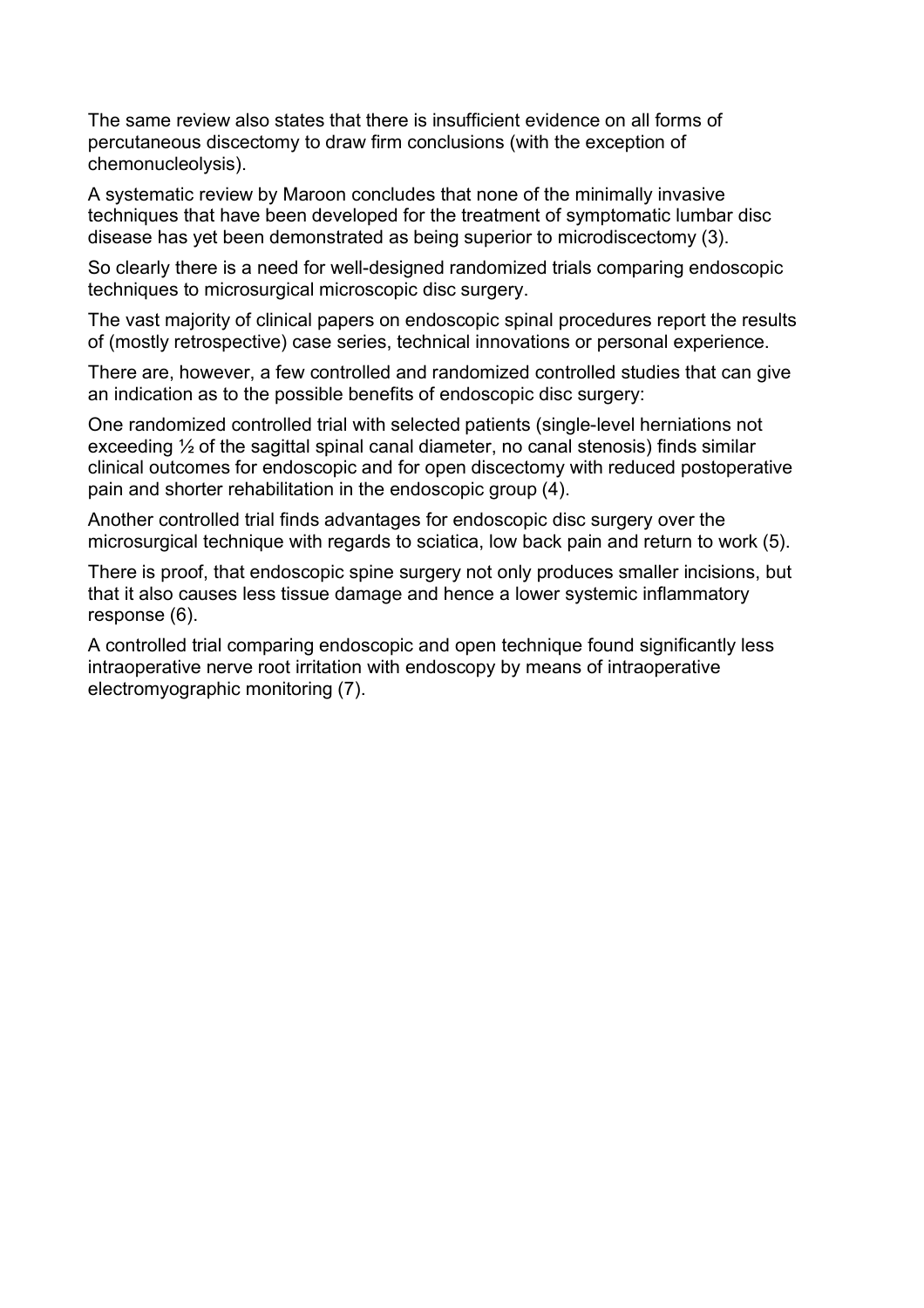# *References*

- 1. Dimick JB, Lipsett PA, Kostuik JP. Spine update: antimicrobial prophylaxis in spine surgery: basic principles and recent advances. Spine. 2000 Oct 1;25(19):2544-8.
- 2. Gibson JN, Waddell G. Surgical interventions for lumbar disc prolapse. Cochrane Database Syst Rev. 2007(1):CD001350.
- 3. Maroon JC. Current concepts in minimally invasive discectomy. Neurosurgery. 2002 Nov;51(5 Suppl):S137-45.
- 4. Hermantin FU, Peters T, Quartararo L, Kambin P. A prospective, randomized study comparing the results of open discectomy with those of video-assisted arthroscopic microdiscectomy. J Bone Joint Surg Am. 1999 Jul;81(7):958-65.
- 5. Mayer HM, Brock M. Percutaneous endoscopic discectomy: surgical technique and preliminary results compared to microsurgical discectomy. J Neurosurg. 1993 Feb;78(2):216-25.
- 6. Huang TJ, Hsu RW, Li YY, Cheng CC. Less systemic cytokine response in patients following microendoscopic versus open lumbar discectomy. J Orthop Res. 2005 Mar;23(2):406-11.
- 7. Schick U, Dohnert J, Richter A, Konig A, Vitzthum HE. Microendoscopic lumbar discectomy versus open surgery: an intraoperative EMG study. Eur Spine J. 2002 Feb;11(1):20-6.